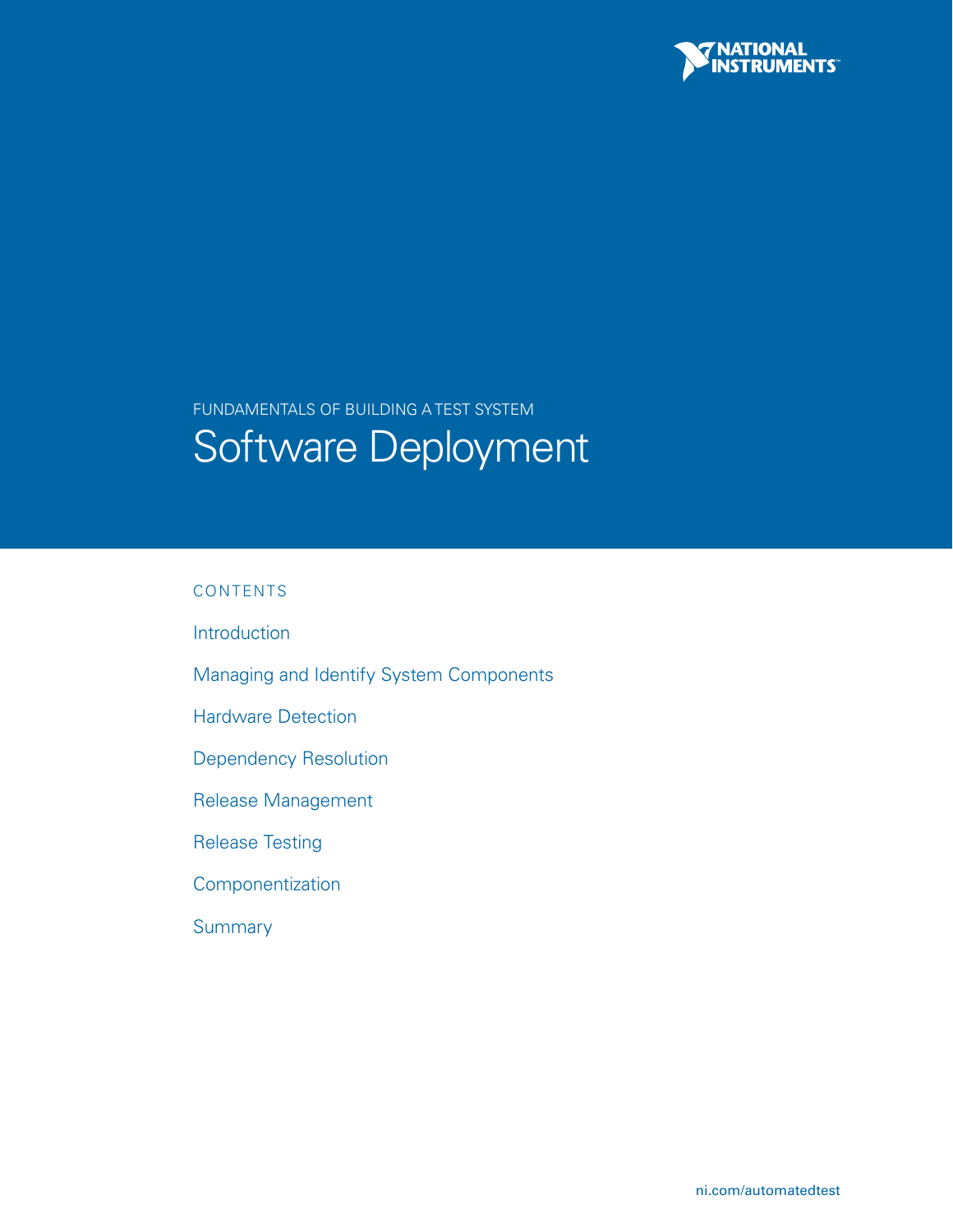## <span id="page-1-0"></span>**Introduction**

Given more complex devices, test engineers need to create more complex and higher mix test systems, often with tighter deadlines and lower budgets. One of the most important steps in creating these test systems is deploying test system software to target machines. It is also commonly the most tedious and frustrating step. The abundance of deployment methods today typically adds to the irritation of engineers simply searching for the cheapest and fastest solution. In addition, test system developers face many considerations and sensitivities specific to their system.

Deployment, for the purposes of this guide, is defined as the process of compiling or building a collection of software components and then exporting these components from a development computer to target machines for execution. The reasons test engineers employ deployment methods rather than run their test system software directly from the development environment come down mainly to cost, performance, portability, and protection. The following are common examples of inflection points when a test engineer will move from development environment execution to a built binary deployment:

- The cost of application software development license for each test system begins to exceed budget limitations. Using deployment licenses for each system offers a more attractive and efficient solution.
- The source code for the test system becomes difficult to transport due to memory limitations or dependency issues.
- The test system developer does not want the end user to be able to edit or be exposed to the source code of the system.
- The test system suffers lower execution speed or memory management when run from the development environment. Compiling the code for execution provides better performance and employs a smaller memory footprint.

This guide recommends and compares different considerations and tools to address the difficulty and confusion that surrounds test system deployment. Although there are many different topics of test system deployment that could be addressed in this guide, such as source code control best practices or creation of installers, the selected topics should cover the majority of universal deployment concerns. The end of each section offers a best practices recommendation for a basic use-case and an advanced use-case:

- The basic use-case is a simple test system composed of an executable that runs test steps in sequence and calls a handful of hardware drivers. This type of system usually comprises less than 200 test functions.
- At the end of each basic use-case best practice, is a handful of warning signs or indicators for when one should consider the advanced use case.

The advanced use case represents a large-scale production test system that uses a combination of executables, modules, drivers, web services, or third-party applications to execute a high mix of different test sequences. This type of system is often in the range of hundreds or even thousands of test functions.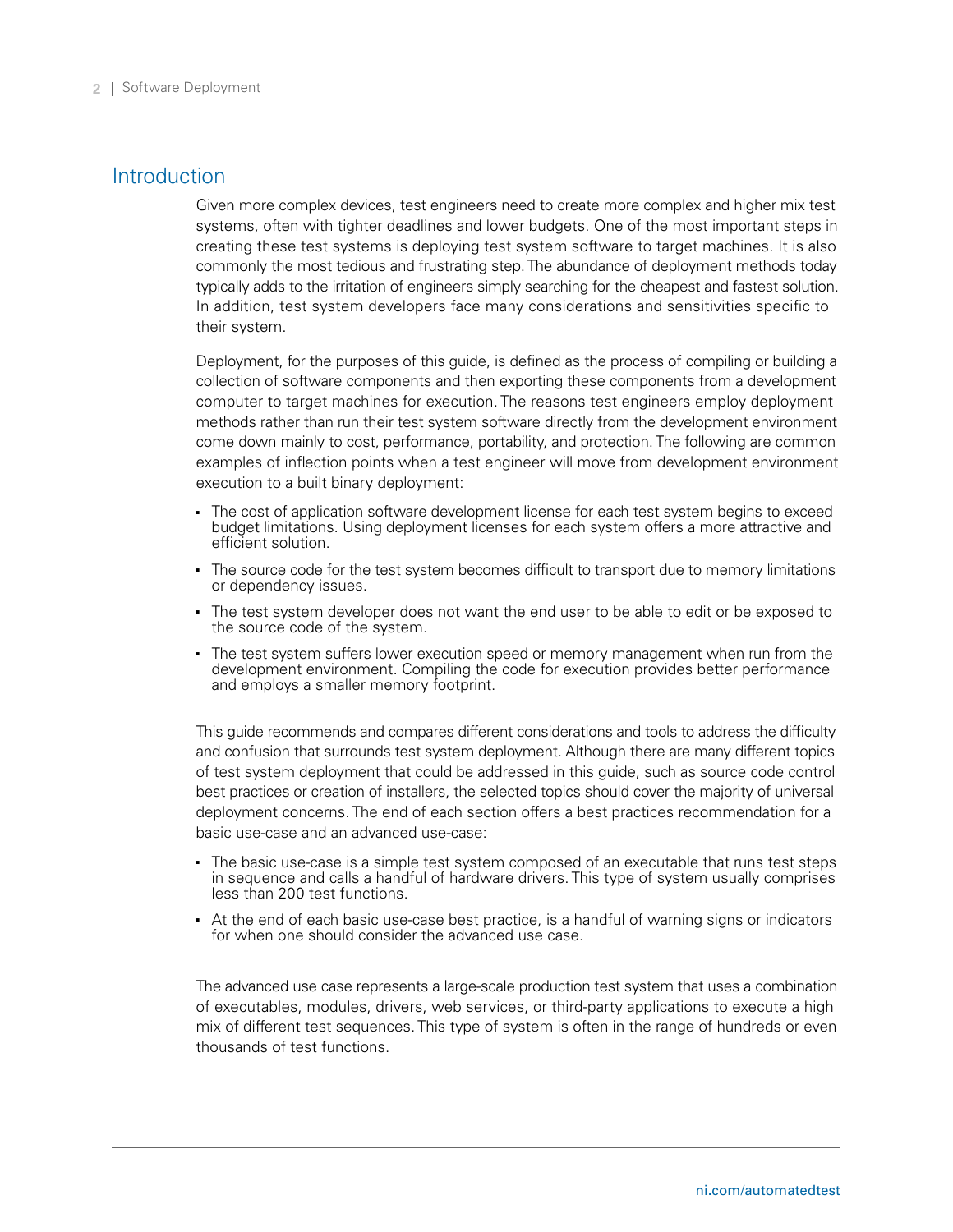# <span id="page-2-0"></span>Managing and Identifying System Components

### Defining Components

In software development, a component is any physical piece of information used in the system, such as binary executable files, database tables, documentation, libraries, or drivers. The first step to completing successful deployments is identifying the components associated with a test system and ensuring that each component has a deployment method in place. This step can vary widely in complexity. For example, components for a simple test system could be a single executable and necessary hardware drivers.



Figure 1. Simple Representation of a Test System Executable That Depends on a DAQ, Serial, and DMM Driver

#### Complex System Components

In a complex test system, however, these components are often XML configuration files, database tables, readme text files, or web services. This increase in a system's complexity opens the door for more advanced deployment options. For example, it's possible that the configuration file needs to be updated frequently to calibrate acquired data to seasonal weather changes, whereas the main executable rarely needs an update. It would be unnecessary to redeploy the executable along with the configuration file every time an update is needed, so the configuration file may employ a separate deployment method than the executable.



Figure 2. Example of a Test System With Complex Dependencies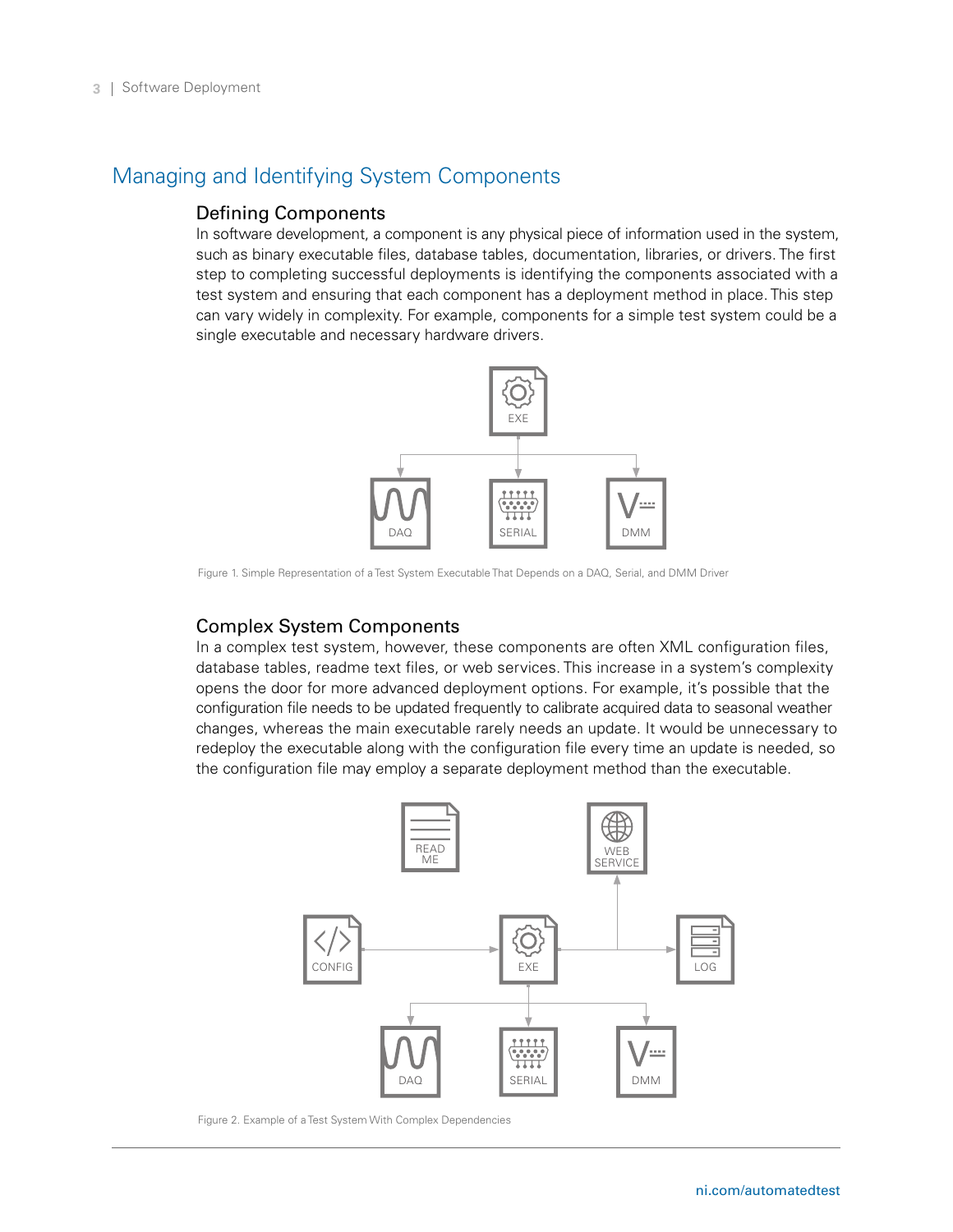In addition to identifying each system component and devising its deployment method, it is important to identify the relationships between the system components and ensure the deployment methods do not interrupt those relationships. In the example of the frequently updated configuration file, the engineer might have to install the configuration file to the same location on each deployment system so that the executable can locate it at run time.

#### **Dependency Tracking**

Maintaining the relationships between dependencies involves assembling a dependency tracking practice that ensures each component's dependency components are deployed. Although this may seem obvious after manually identifying each system component, dependencies can often be deeply nested and require automatic identification as systems scale. For example, if the executable in System B was dependent on a .dll to execute correctly, the engineer creating the deployment plan may have either forgotten to identify the .dll file as a necessary component or been unaware of the dependency. In these cases, build tools come in handy by automatically identifying most, if not all, of the dependencies of a built application.



Figure 3. Unexpected Dependencies in a Complex Test System

Here are examples of build software applications:

- **LabVIEW Application Builder**—Identifies the dependencies (subVIs) of a specified set of top-level VIs and includes those subVIs in the built application
- **TestStand Deployment Utility (TSDU)**—Takes a TestStand workspace file or path as input and identifies the system's dependency code modules; automatically builds and includes these modules in a built installer
- **ClickOnce**—Microsoft technology that developers can use to easily create installers, applications, or even web services for their .NET applications; can be configured to either include dependencies in an installer or prompt the user to install dependencies after deployment
- **JarAnalyzer**—Dependency management utility for Java applications; can traverse through a directory, parse each of the jar files in that directory, and identify the dependencies between them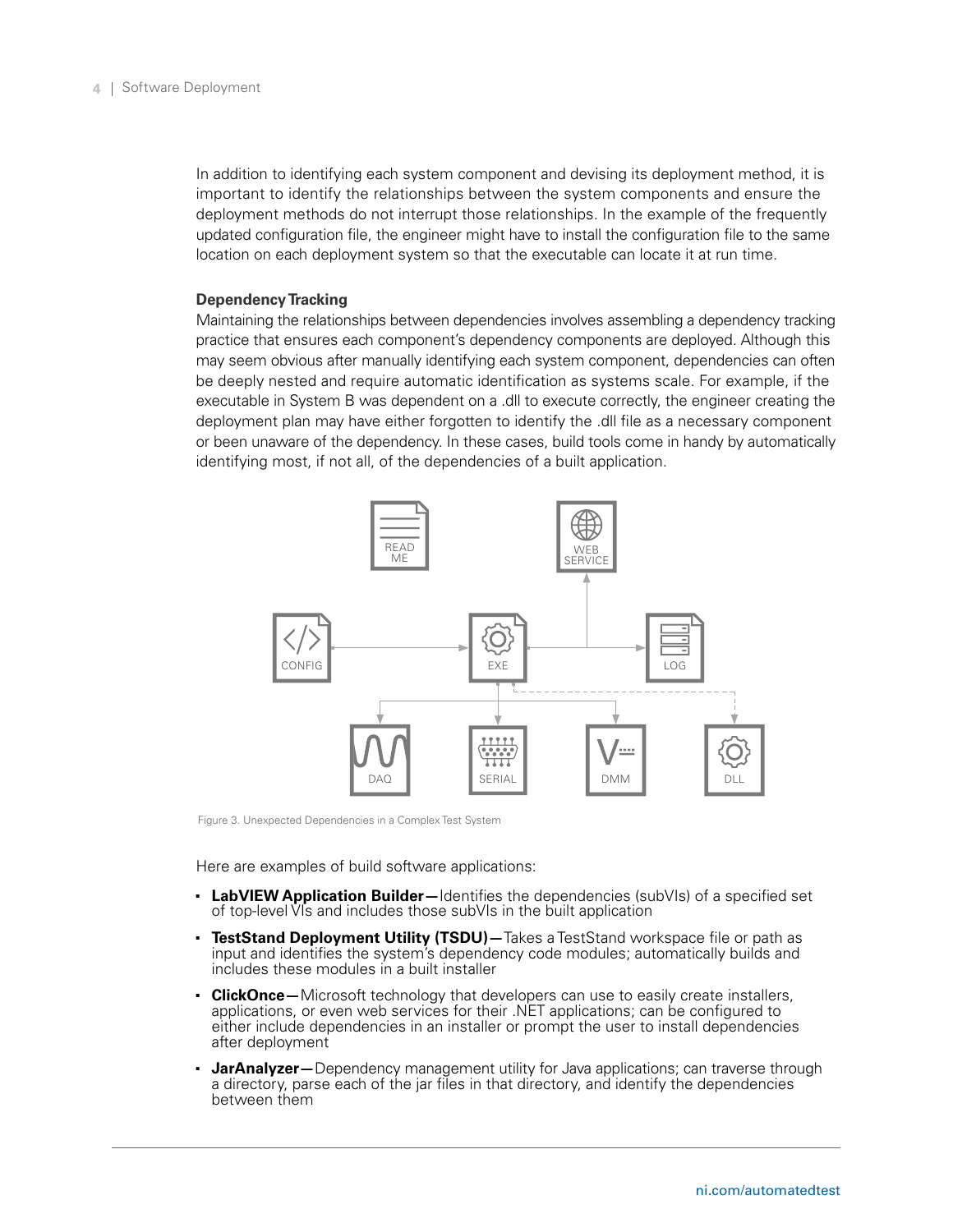#### Relationship Management

Commonly, relationships exist not only between the main test program executable and its associated components but also between each of the individual components. This brings into question the nature of the relationships between different components or software modules. As systems scale, resolving dependencies between different libraries, drivers, or files can become extremely complex. For example, a test system could use three different code libraries with the following relationships, shown in the figure below, to each other.



Figure 4. Library B's reliance on version 4.4 of Library C causes an unsolvable dependency issue as Library A relies on version 4.5 of Library C.

For these complex systems, it is usually necessary to employ a dependency solver to identify dependency conflicts and manage unsolvable problems. Although it is possible to write a dependency resolver in-house, engineers can instead put in place a package management system to manage dependencies. An example of a package manager is NuGet, a free, open-source package manager designed for .NET framework packages. Another example is the VI package manager for LabVIEW software that gives users the ability to distribute code libraries and offers custom code library management tools through an API.

#### Best Practices

**Basic:** For basic or simple systems, it is usually possible to keep track of all the necessary components manually. Using a software application or package manager to manage dependencies might be unnecessary and require too high of an up-front cost to set up. However, warning signs, such as consistently running into missing dependency issues or a growing list of dependencies, usually point to the need for more advanced dependency management.

Advanced: Complex systems are easier to maintain and upgrade when a scalable dependency management system is in place. Whether this means using a package manager to diagnose relationships between packages or a software application to understand and identify dependencies of various components, maintaining such a system is critical to long-term success.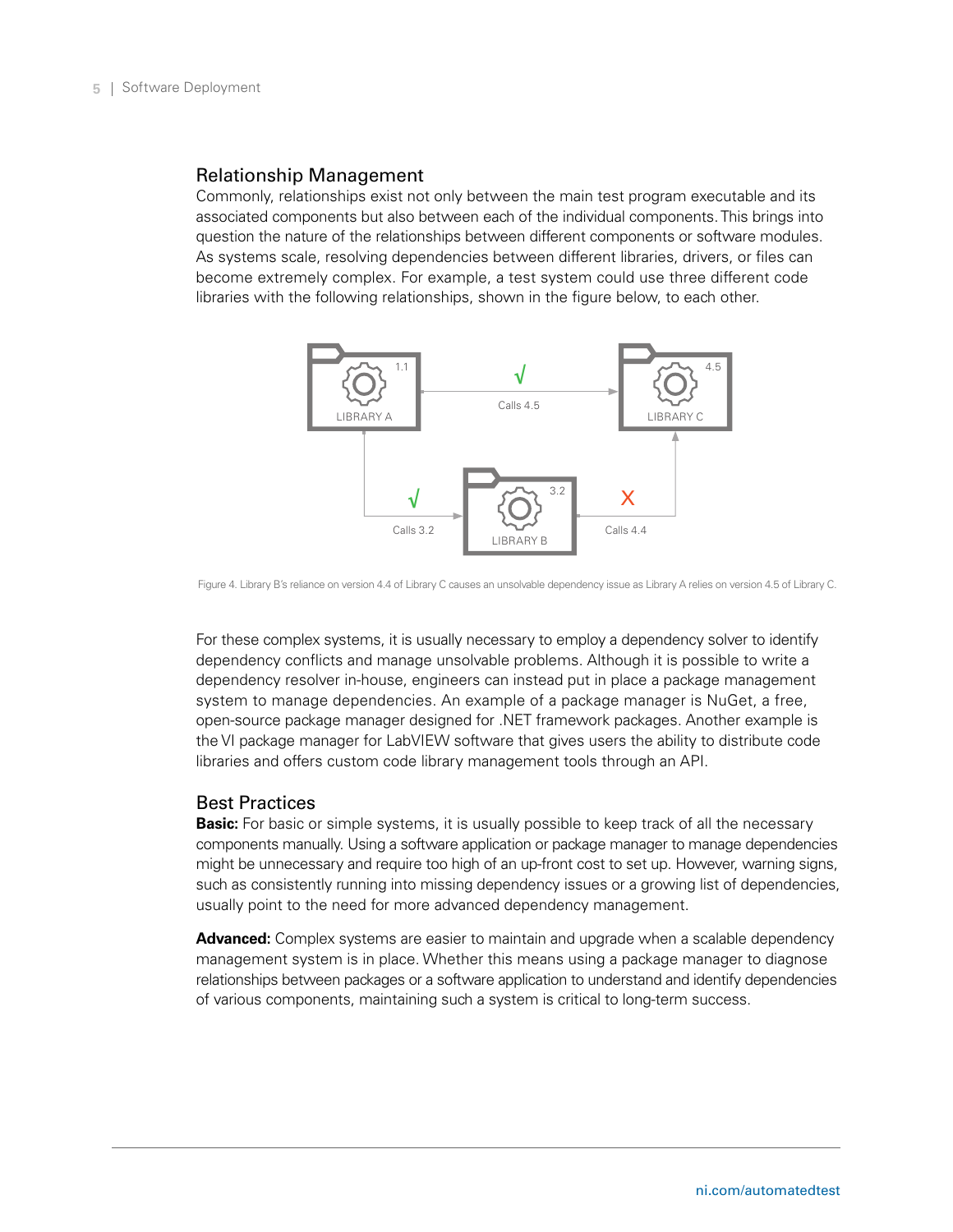# <span id="page-5-0"></span>Hardware Detection

#### Hardware Assertions

A test system that requires a specific hardware setup needs to determine that this hardware is present on the system and execute contingency plans for when the hardware is absent or incompatible in its deployment plan. Although developers frequently complete hardware assertion manually by visually inspecting the test machine and matching the hardware components to the original development system, it is good practice to assume the test system is being created for a third party. How would a customer of the test system know they have incompatible hardware? Can the system adapt to the correct modules in incorrect slots or ports? Can the system resolve or adjust for missing hardware? Answering these questions early on makes for simple scaling and distribution of test systems.

#### Hardware Standardization

The ultimate goal for hardware assertion is to find no differences between the expected system and the actual physical hardware system. To this end, it is often most efficient to first standardize each test system on the set of hardware components they will use:

- **Documented**—The list of components in the standard set of hardware should be accessible for every new system. It is critical that this documentation contain information about the provider, product numbers, order numbers, count, replaceable components, warranty, support policy, product life cycles, and so on.
- **Maintainable**—One of the most difficult issues for hardware standardization is ensuring that the hardware components used in each test system will still be available in the future. Often, older hardware is indicated as in end-of-life (EOL) by the manufacturer and requires a refresh of the standard set of test system hardware components. This refresh is often expensive in terms of both hardware upgrades and test system downtime. Working with a hardware manufacturer to discuss life-cycle policies for hardware components can offset challenges in the future. Most hardware manufacturers, such as NI, provide life-cycle consultancy and a slow roll-off in each hardware component's life cycle.
- **Replicable**—The necessity to distribute hardware globally or even regionally should be considered. Ensuring a hardware distribution method is in place to quickly construct new systems in remote locations is an important concern. Maintaining a pipeline for spare hardware components for maintenance or emergency replacement is also important for many systems.

#### Power-On Self-Test (POST)

Even though the correct hardware for the test system may be present and connected properly, it is also important to do simple testing of the hardware to ensure that it will behave as expected once the system is running. Fortunately, most hardware components contain a preconfigured self-test designed by the manufacturer to perform a simple check of the device's channels, ports, and internal circuit board. Upon providing power to each test system, a self-test procedure should be performed for all connected devices to act as an early check for malfunctioning hardware. For example, each NI device features a self-test that can be called programmatically through the device's driver API. The first step when powering the test system can then be calling a self-test on each device and warning the operator of any malfunctioning hardware.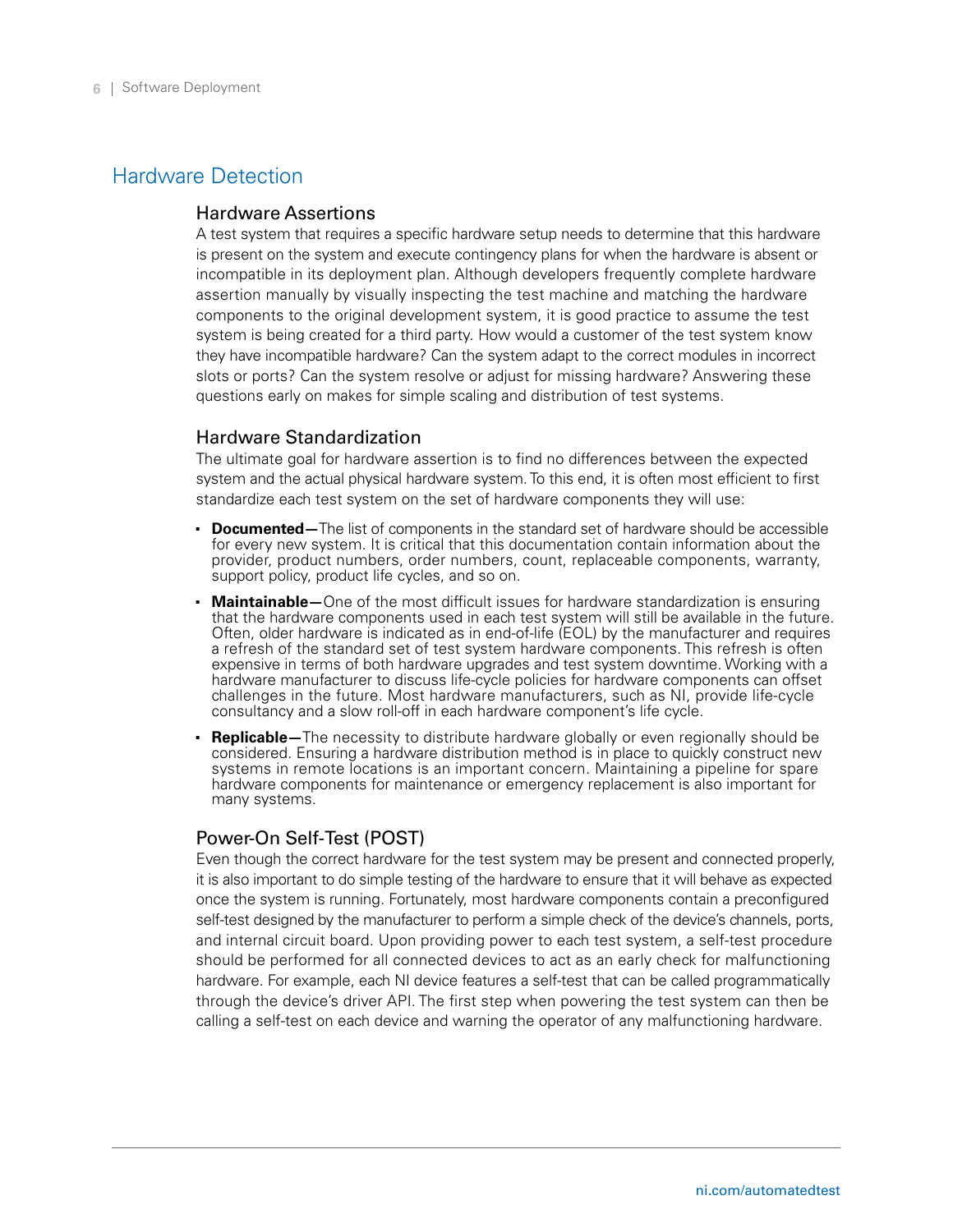## Alias Configuration

Unfortunately, standardizing on a hardware set does not completely ensure identical configurations. Commonly, hardware configuration software, such as Measurement & Automation Explorer (MAX), is required to remap hardware devices to aliases. For example, upon installing all the hardware components and powering the system, engineers can use MAX to detect NI hardware present on the system and use Windows Device Manager to find non-NI hardware. Subsequently, a .ini configuration file can be edited to map hardware devices correctly to aliases. The figure below shows an image of a possible output of this process.

| <b>Alias</b>       | <b>Device Name</b> |
|--------------------|--------------------|
| <b>PXI NI-4139</b> | PXI 1 Slot 1       |
| <b>PXI NI-3245</b> | PXI 1 Slot 2       |
| <b>PXI NI-2239</b> | PXI 2 Slot 1       |

Table 1. hw\_config.ini File Used to Map Physical Hardware to Test System Aliases

# Programmatic Configuration

Libraries like the System Configuration API for NI hardware in LabVIEW software make it possible to programmatically generate a list of all available live hardware and configure an alias mapping. For example, a test system executable could call into the System Configuration API's Find Hardware function to generate a list of available NI hardware. From there, the alias property for each device could be set to a predefined name through the Hardware Node. This has the potential to cause issues in a system, such as mapping a hardware device to the inappropriate alias. Therefore, engineers should use it in conjunction with another safeguard like manual confirmation of the mapping list or a standardized hardware set.

#### Best Practices

**Basic:** For basic or simple systems, it is important to ensure that the expected hardware is present on the system. Hardware standardization is a best practice for all systems and especially important as the number of hardware systems begins to increase. The chassis, modules, and peripheral devices necessary for proper execution of the test system should be documented and revisited regularly. However, verifying that the right devices are live on the system can often be done through manual inspection with a tool like MAX instead of a programmatic or reconfigurable solution. As a hardware system grows in number of modules and devices, it may be necessary to move to a more advanced solution to prevent missing hardware issues.

**Advanced:** In complex systems, keeping track of what hardware is necessary or present on the system should be done with a combination of different solutions. Just as in the basic best practices, hardware should be standardized and documented across systems. To detect malfunctioning hardware, a power-on self-test (POST) should be developed to ensure the connected hardware will function as expected. In addition, a programmatic or minimally manual alias mapping system should be used to automatically remap the expected devices to the system's aliases when hardware standardization fails.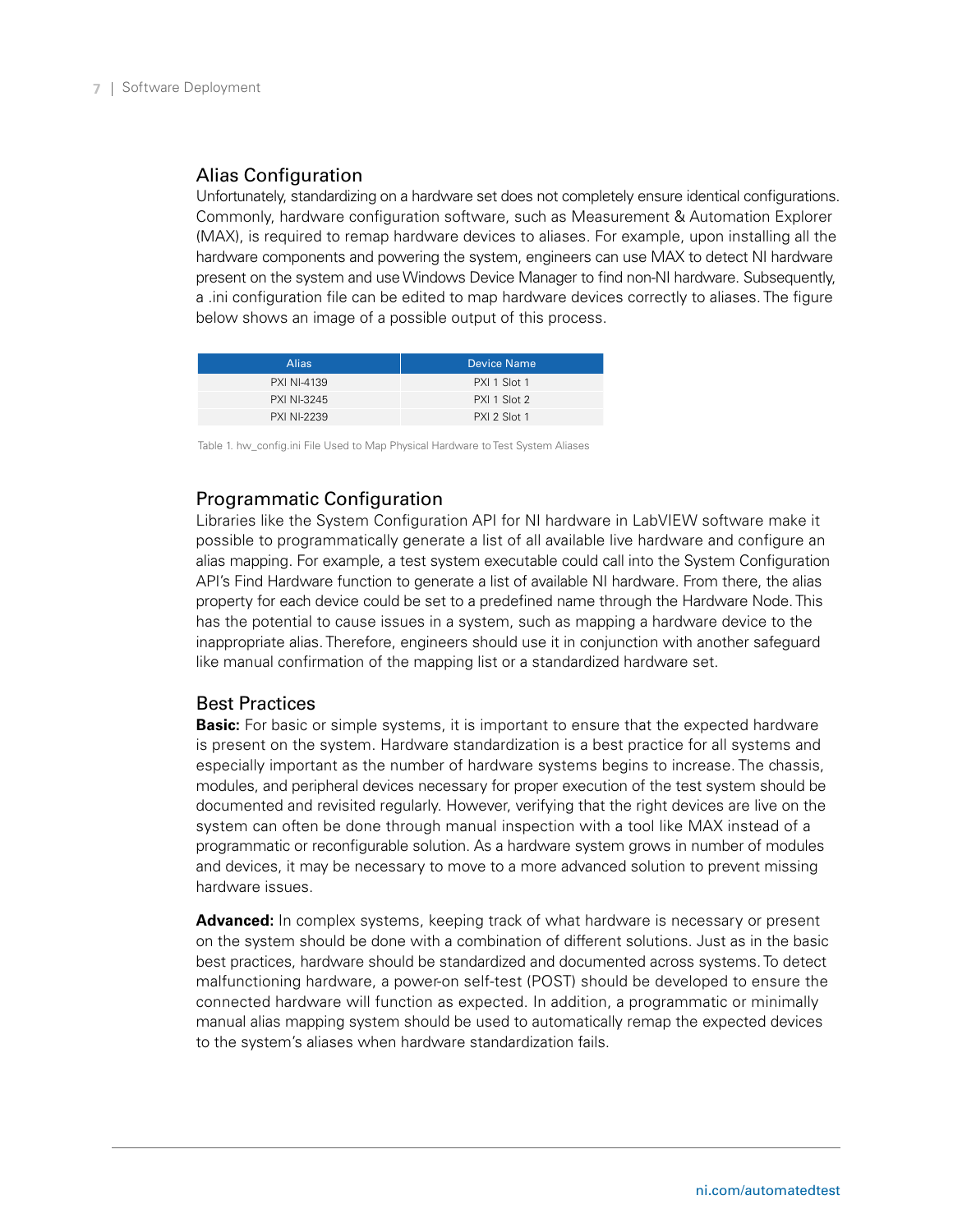# <span id="page-7-0"></span>Dependency Resolution

#### Dependency Assertions

It is good practice for a plan to be in place to address existing and missing dependencies on deployed systems. Often, the test machine being deployed to will already have some of the test system image's dependencies installed to it. For smaller systems, it may be a good idea to simply reinstall all dependencies to ensure they are present. However, for larger systems, reinstalling all dependencies can potentially be avoided by first checking whether those dependencies are present on the system. This practice is referred to as dependency assertion and can help reduce deployment time but comes at the cost of needing to plan for dependency differences. The Componentization section further discusses componentizing for faster deployments.

For example, a test system might be compatible with both the 14.0 and 15.0 versions of the NI-DAQmx driver. Although the test system might call for NI-DAQmx 15.0 to be installed, it might allow the 14.0 version to act as this dependency. However, allowing the 14.0 version instead of the 15.0 version, although compatible, might change how the test system acts. Certain test steps may be skipped or different functions called. All of these changes would need to be documented and tested.



Figure 5. Dependency Assertion

The second element of dependency assertion is deciding how to handle missing dependencies. As stated earlier, a good practice to follow is to act as if the test system is being deployed to a customer's machine. Should the engineer completing the deployment be notified of the missing dependency? Should the missing dependency silently install in the background or will the user need to go find and install the dependency manually? Answering these questions early on can allow for faster deployments and appropriate handling of missing dependencies.

#### Best Practices:

**Basic:** For basic test systems, dependency resolution and assertion is often unnecessary. Installing all of the test system's dependencies, regardless of whether they are present in the system, is frequently simpler than attempting to identify missing dependencies and install only the missing elements. As the test system scales, total system install times may increase to the point at which developing dependency assertion and resolution tools becomes a more attractive solution.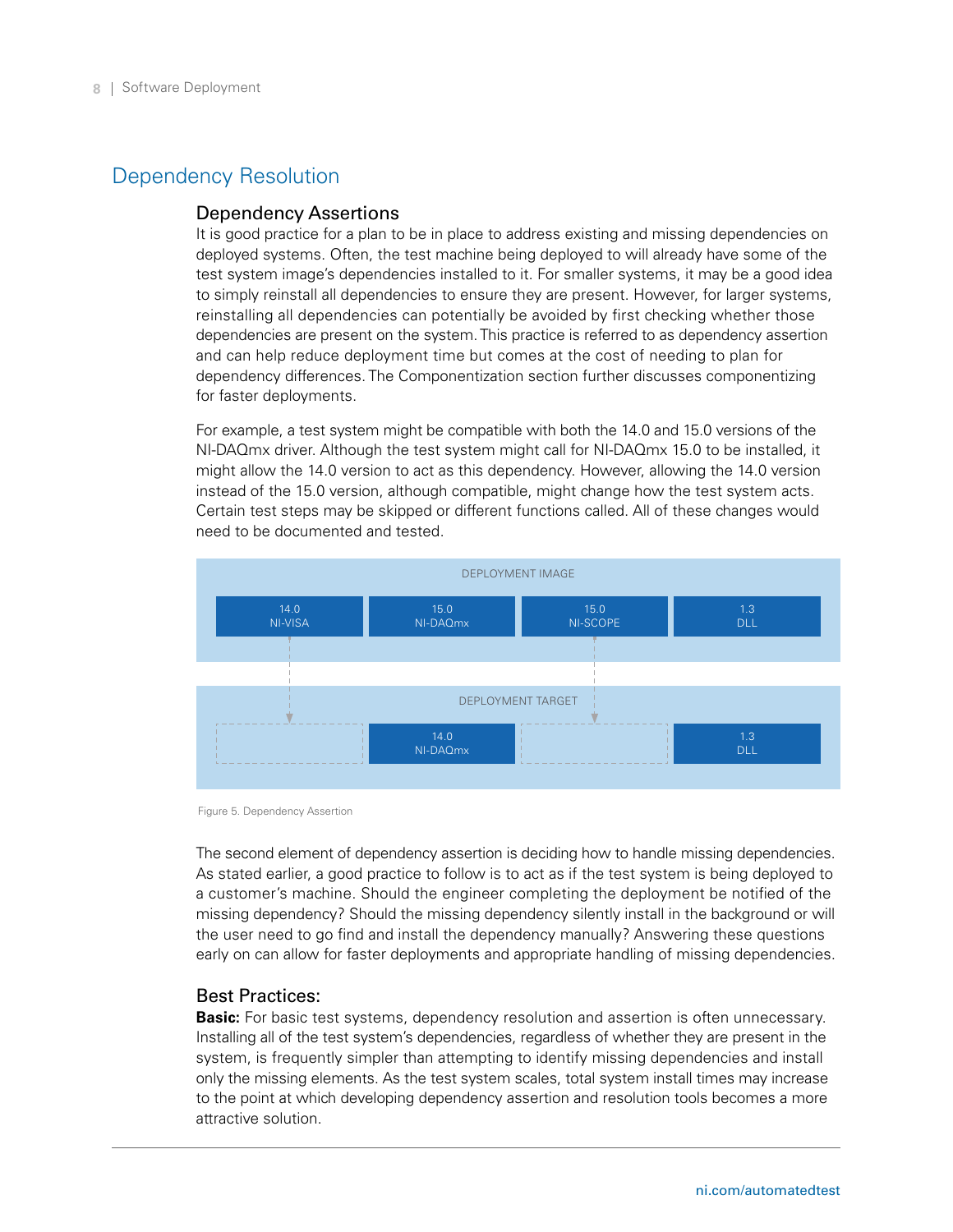<span id="page-8-0"></span>**Advanced:** Deployment times can quickly scale to unreasonable amounts, even with solid network connections or compressed images. For most advanced test systems, some amount of dependency assertion is necessary to prevent a reinstall of all components. Tools like the System Configuration API to find NI software installed on a system or the wmic command set to generate a list of all programs on a Windows machine can be incorporated into deployment processes. This can allow installers to skip specific components or allow for version differences.

# Release Management

Often, engineers need to know which version of software image is currently deployed to the test system or be able to provide a release deployment history. If these are necessary requirements, there should be a release management system in place to address each of the following questions:

- Which release is currently deployed to System A?
- What is the status of the most recent deployment to System B?
- Where have releases 1, 2, and 3 been deployed?
- What is the history of releases for System A?

In most test environments, engineers answer these questions with a pencil and clipboard system, however, tools exist to automatically record release metrics and provide documentation on the release history for a specific system. These tools for release management can be incorporated into an integrated development environment (IDE) or exist as stand-alone release management tools. Some examples include:

- **Visual Studio Release Management—**The Visual Studio IDE is shipped with tools to automate deployments, trace release history, and manage release security.
- **Jenkins Release Plugin**—With this plugin for the Jenkins continuous integration (CI) service, developers can specify pre- and post-build actions to manage releases for their Jenkins-integrated development.
- **XL Deploy**—This application release automation (ARA) software can scale to enterprise levels and provide visual status dashboards, security, and analytics for managing releases.

Although the above examples serve as good tools for IDEs and stand-alone deployment solutions, more commonly, release management tools are found in conjunction with CI servers and end-to-end deployment processes. This is intuitive because the question of what specific code is present on a certain machine is more applicable to deployment processes than which release version is on a certain machine. For compiled system images, this can be difficult to ascertain by manual observation. Tracking the code from development to deployment is necessary for release management best practices.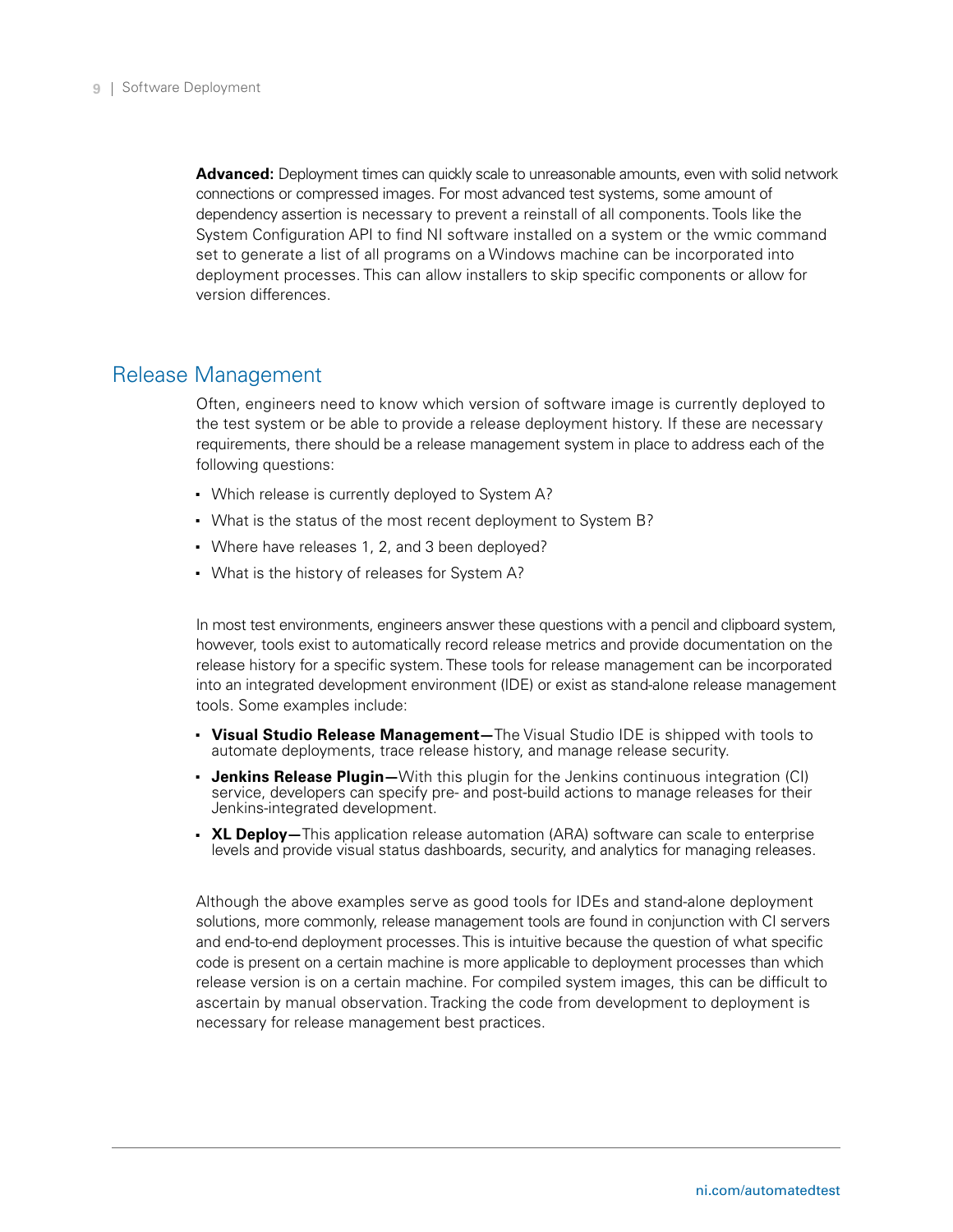#### End-to-End System Automation

Efficient release management is a necessary component in developing a more complex end-to-end process for test system deployments. From development to deployment, each process in series relies on its predecessor; if source code is managed well, testing and building can be managed in turn. With good testing and build processing in place, release management can be a simple extension of the original system. The following diagram displays a typical end-to-end system.



Figure 6. Developers submit code to a version control repository that can then be built and tested in a CI server. From there, the builds can be stored in a build server and undergo release management.

In this setup, test system developers regularly develop and commit source code to a version control repository. From there, a CI service can pull the source code into its own repository and build and test the code appropriately. At this point, either automatically or manually, developers can move and store builds that pass the CI tests to a build server or repository. Here, on the build server, release management takes place with reporting and tracking to link each software build to a specific test machine. Usually, the test machines initiate the deployment process through a request to install a specific release of the test system; however, developers can also configure build servers to push images onto a chosen machine.

In cases where even basic systems need to employ a level of release management, the most pragmatic solution will reflect the inherent complexity of the release requirements. If the requirement is to track which version is deployed to a system, manual versioning through a configuration file or as a component of building an executable can be sufficient. If requirements expand in scope, the number of test systems increases, or application version numbers grow, it will be necessary to use a defined release management system.

### Best Practices:

**Advanced:** Frequently, a complex test system in need of release management will be most successful with some form of end-to-end automation. This can most simply be done through a CI service such as Jenkins or Bamboo that ties release management to release testing and source code control.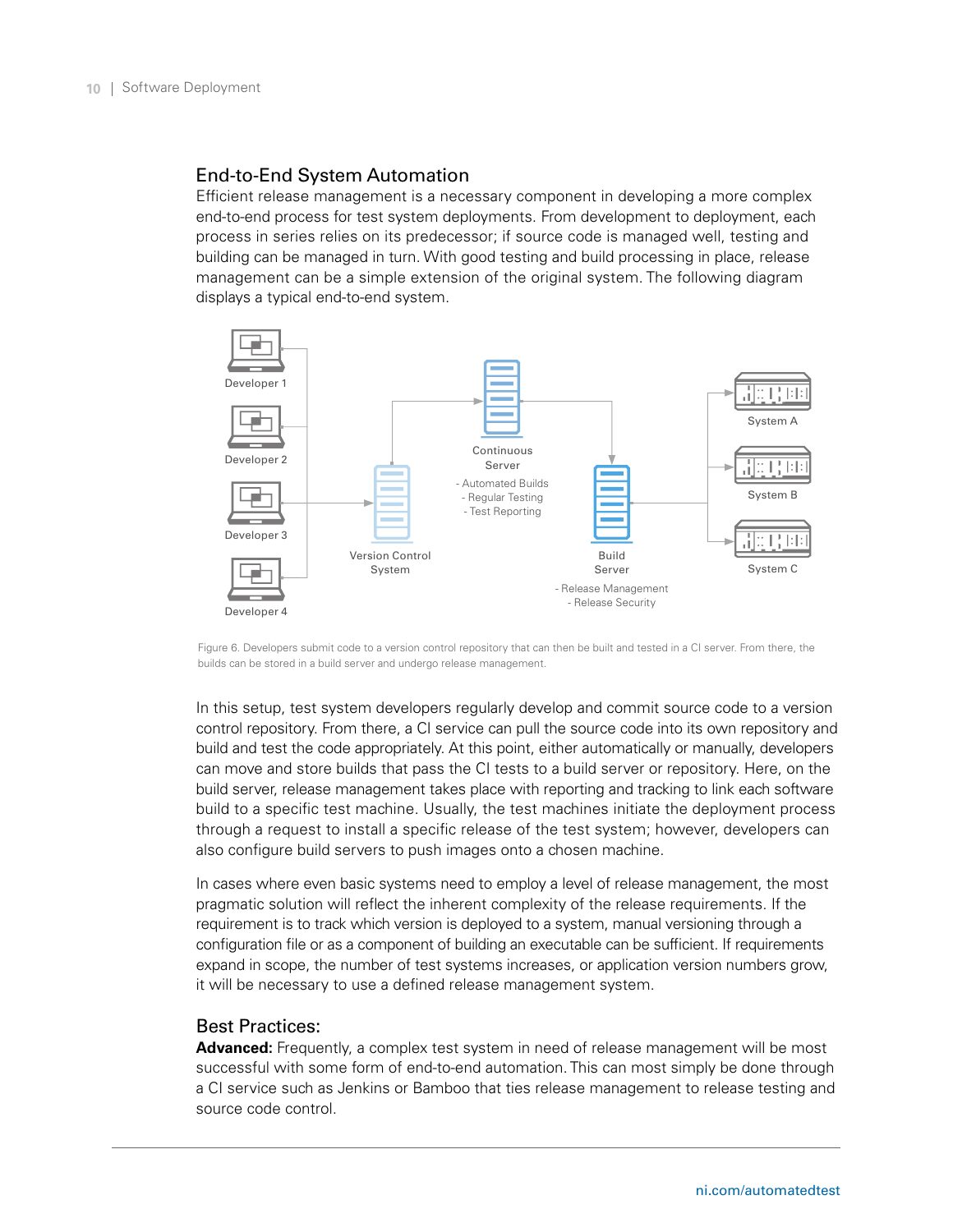# <span id="page-10-0"></span>Release Testing

#### Regression Testing

In software engineering, regression testing refers to the process of testing a previously developed system after changes to the system are made. The purpose of regression testing is to maintain integrity for each release and track bugs in the system to specific updates or patches. For componentized systems, regression testing is especially important to determine if an upgrade to module A causes unexpected behavior in module B. For example, upgrading the NI-DAQmx hardware driver in the system could cause issues with a hardware abstraction library that called a function in the older NI-DAQmx version that is now deprecated in the newer. There are two types of regression testing: functional testing and unit testing.

#### Functional Testing

In testing systems, the most important questions to ask about a software update is, will this change break the functionality of the system and does the system still behave the way it was intended? Functional testing, which verifies that for a set of known inputs, the system produces expected outputs, can help answer these broad questions about the system as a whole. This type of testing usually takes a "black-box" approach; inner mechanisms of the system are not analyzed, only whether the output of the system is as expected. For test systems, this could be a verification that hardware configuration updates, driver changes, or test step additions do not change the original testing functionality. Engineers can perform functional testing on a test system using simulated devices under test (DUTs) that are calibrated to pass or fail certain tests. For example, a system that tests for whether an object is a circle is made up of four components: a camera controller, circumference sensor, diameter sensor, and volume sensor. If the system is updated from version 1.0 to 1.1 and a change to the diameter sensor is introduced, the second circle being tested, in the diagram below, would originally pass the circle tester and then fail after the update.



Figure 7. A small update to a module in the test system can cause the functional test to malfunction, resulting in false failures.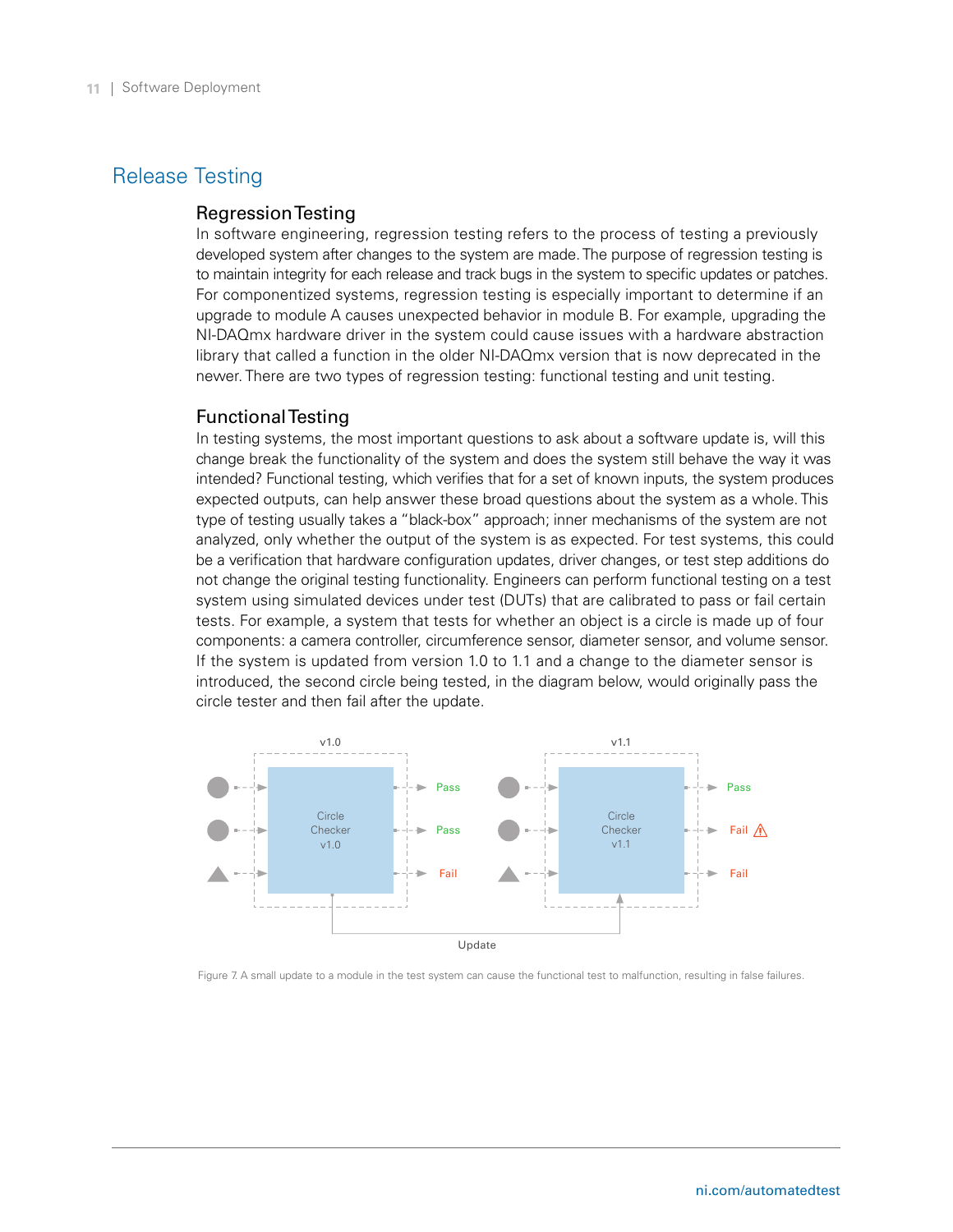#### Unit Testing

Whereas functional testing is for the complete system, unit testing is for specific modules, components, or functions. This type of testing is intended to track the quality of specific portions of the test system as opposed to just correctness. For example, if test results are being logged to a database, a unit test may be done on the database controller to measure data throughput. In this way, any changes to the database controller not only can be analyzed for proper logging functionality but also answer the question of whether the software change sped up or slowed down the system's logging capability. In addition to helping find bugs, unit testing can link observed performance enhancements or diminutions to specific changes. The circle tester example from before can clarify the difference between unit testing and functional testing. Assuming the diameter sensor software component of the circle tester was upgraded as before, a unit test of the diameter sensor can be done instead of a functional test of the complete system. For the unit test, one might provide the specific component with binary image data that represents a circle with a specific diameter and test for whether the output matches the known diameter of the circle. In this way, the module's correctness can be verified and quantitatively measured, say, to measure the execution time of the module.

In this specific case, the upgrade slowed down the module significantly. It can also be deduced that, because the functional test of the system failed after the upgrade and the unit test passed, the software bug most likely resides in the communication between the camera controller and diameter sensor. This ability to verify system correctness and individual module functionality can ensure that only quality releases get deployed to test machines.



Figure 8. After performing a unit test of both the v1.0 and v1.1, the processing time is identified as a problem after the update, causing false failures in the process functional test.

#### Testing Process

To save development time, regression testing in most test systems happens in conjunction with source code control, building, or release management. This allows reuse of testing code that should require more infrequent updates. However, it is also important to plan and budget development time for building out test code. Commonly, regression testing is a component of either a CI service or IDE, where source code control, building, and testing all happen in sequence.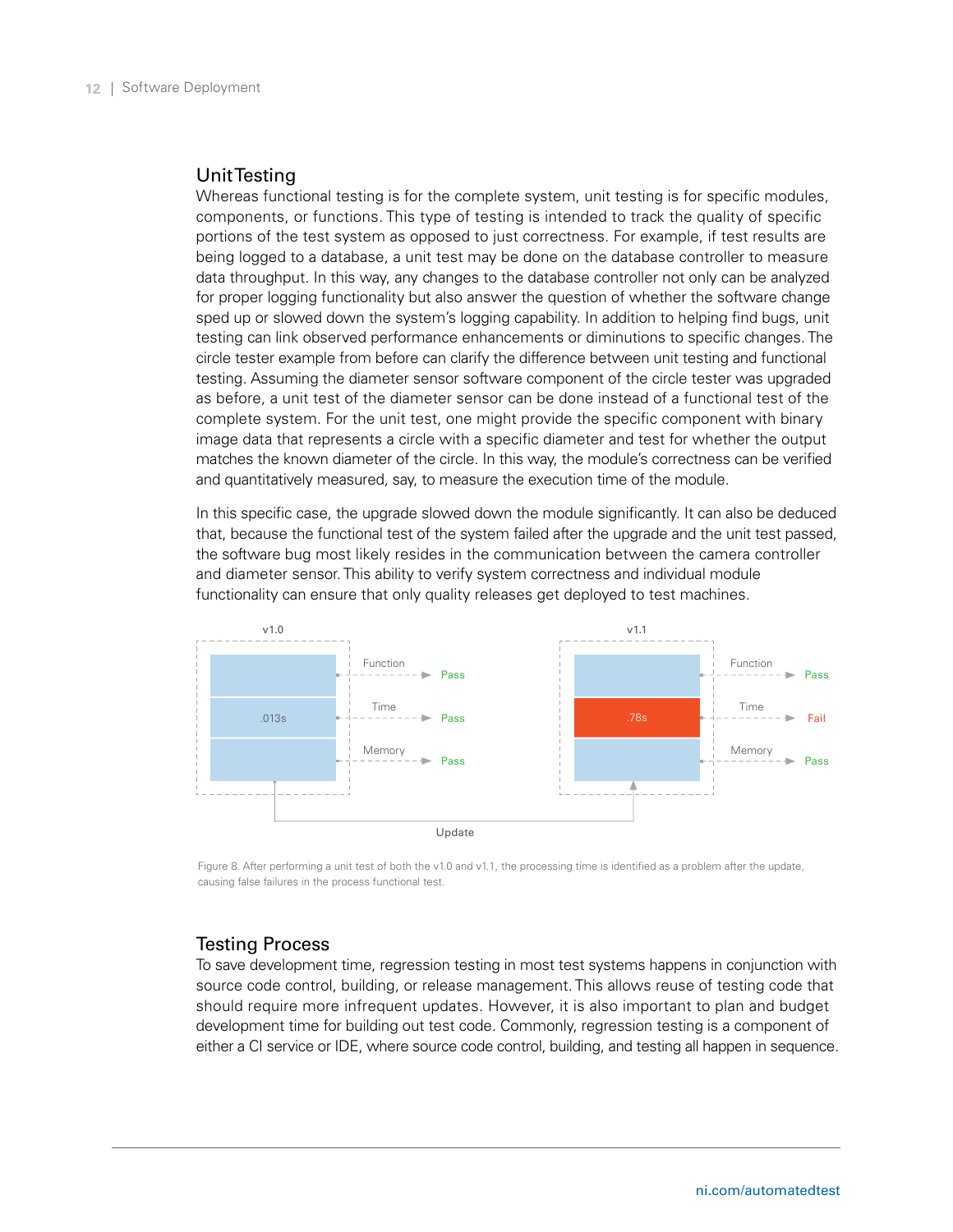#### <span id="page-12-0"></span>Best Practices:

**Advanced:** For all test systems, there should be some level of functional testing before deploying a system to a new machine. This functional testing can range from the simple case of manually running the application in the development environment using simulated hardware to a slightly more complex case of running through a series of functional tests based on a configuration file. Unit testing may be unnecessary for simpler, more monolithic applications but needs to be considered as a test system scales in complexity. As more modules are added, specific, customized tests are necessary to track bugs or ensure the system meets certain specifications.

#### Best Practices:

**Advanced:** Complex test systems should not only have functional testing over a wide array of inputs done for each new release of a test system but also have unit tests developed for each individual module of the system. Both methods of regression testing should be done at the most effective point in the deployment process. For example, performing functional testing after building each release and unit testing at each source code control submission point would represent a good mix of regression testing. Often, these tests are mandatory or self-evident for systems, especially in the aerospace and defense industry.

# Componentization

Because deployment time is a common concern for large test systems, it is preferable to update only a single component of the test system that requires a change rather than rebuild the entire system. The Dependency Resolution section of the guide partially addresses this practice, but it deserves a separate discussion around developing modular or plugin-based architectures with the goal of more efficient deployments. Whichever architecture an engineer chooses, best practice dictates that there exist regularly updated peripheral modules and more core modules that, when developed, stay relatively constant without a need for recompile. This practice naturally leads to questions about update frequency, explored later in this section.

#### Deploying Plugin Architectures

A plugin in the context of software deployment is a code module whose installation is independent of the main application's installation, is functionally independent of other plugins, abides by a global plugin interface, and avoids name conflicts when used in a built application. The main application then should be able to load each plugin dynamically, call each plugin by a standard interface, and use each plugin as an extension without requiring a recompile. When developed successfully, a plugin framework allows for componentized deployments—updating or installing only specific or missing plugins and not recompiling the main application or any unaffected plugins.

For example, a plugin framework developed for a simple application might consist of a main executable that searches through a plugins directory at load time, or periodically during run time, and executes that plugin through a standard interface. In this way, plugins can be continually deployed into the plugins directory of the system without editing the main application.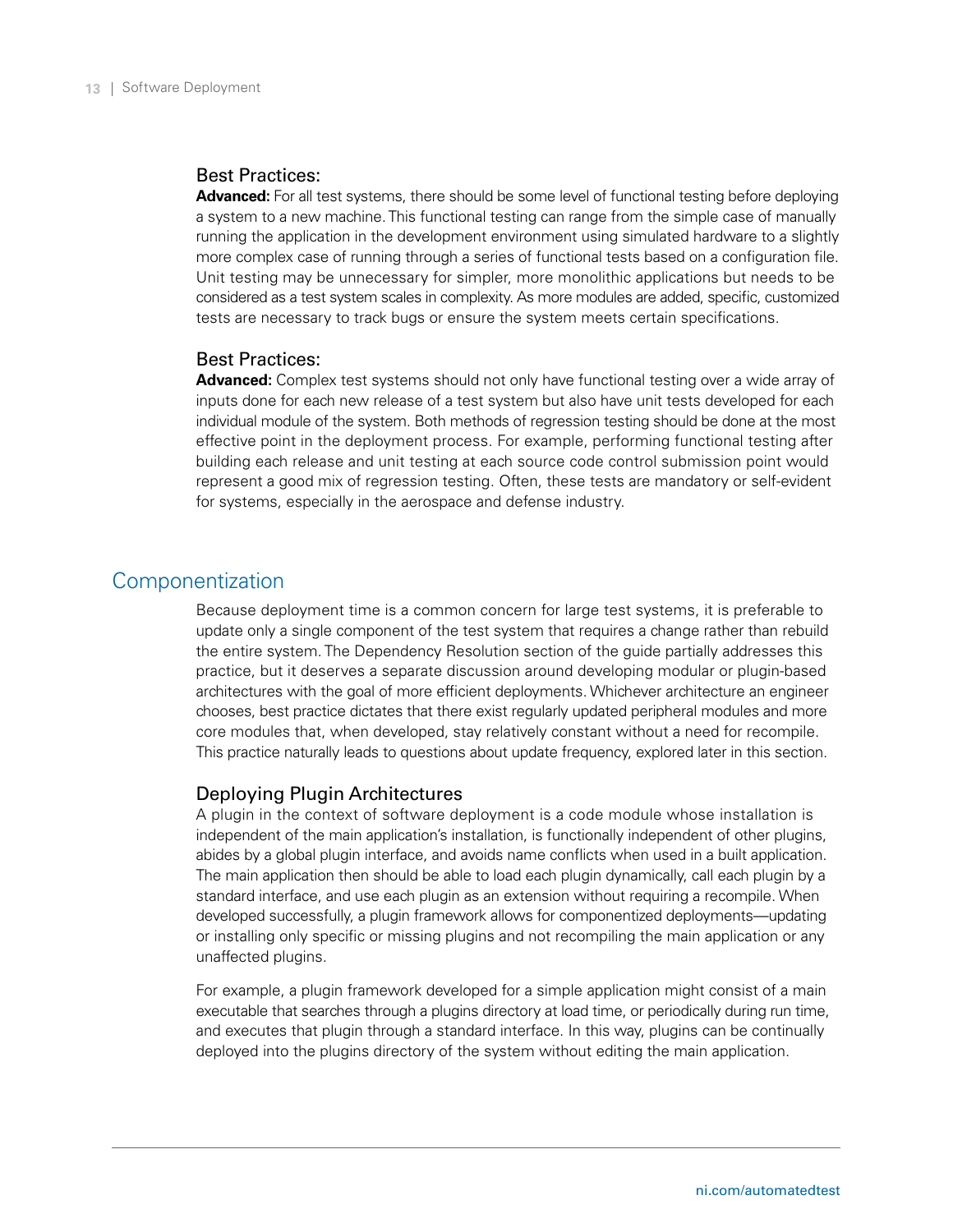#### Hard Drive Replication

Commonly, code libraries, hardware drivers, or specific files are part of a test system's core and do not need to be updated as frequently as other modular, peripheral components. In these instances, hard drive replication can be a good method for standardizing the environment as a baseline for further development. Engineers can replicate and clone the hard drive of a development machine or ground-zero test machine onto other test machines. When the drive has been duplicated, test machines have a common starting point that often includes a main test application or program, necessary hardware drivers, a system driver set, and critical peripheral applications, such as MAX for hardware configuration. It is important to recognize, however, that hard drive replication comes with its own caveats, such as requiring identical computer hardware between test machines, or memory-intensive image distributions that make it an unsuitable method for frequent software updates.

An example of using hard drive replication for laying a foundation for further test development is using Symantec Ghost, a popular hard drive replication tool, with the TestStand Deployment Utility (TSDU). In the first frame of the image below (A), the development machine replicates its core software stack (red) onto the target machine. This core software stack is a combination of the Windows OS, hardware device drivers, run-time engines, and MAX. After the target machine has been imaged, development on the development machine takes place (B) to create a test sequence using TestStand and LabVIEW (green). The developer can then move the test sequence to the target machine using the TSDU. For frequent updates to the test sequence, the developer can continually use the TSDU to save development time, as the core software stack does not need to be changed. Occasionally, development might occur on the development machine that is not deployed to the target machine (C). This system mismatch can potentially lead to problems with missing dependencies. In this instance, a developer could, instead of using TSDU to update the target machine, choose to reimage the development machine and replicate it onto the target machine to realign the two machines (D). Moving forward, the developer can continue to make frequent updates with the TSDU and whenever system mismatches arise in the future, can use Ghost to reimage the hard drive of the target machine.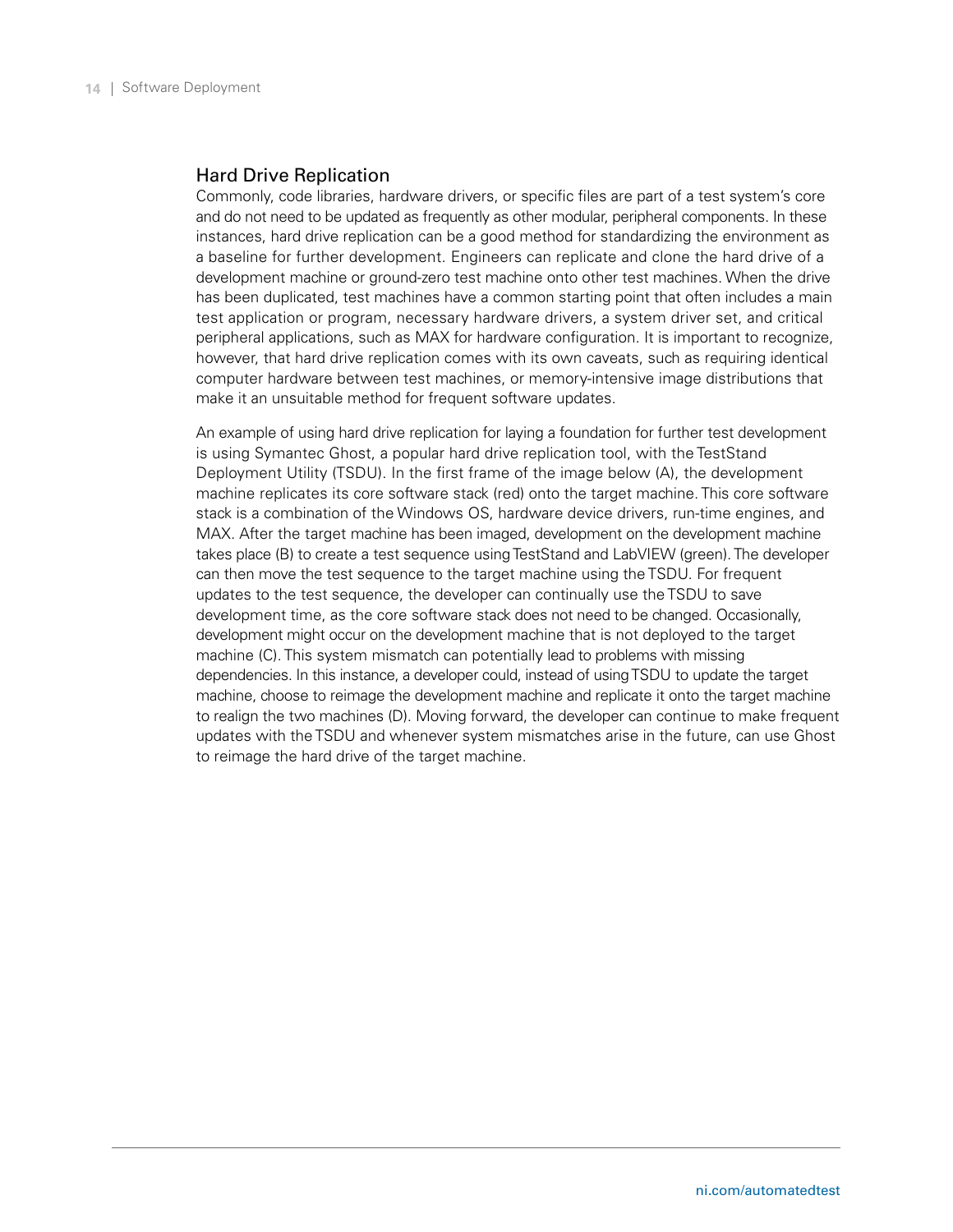

Figure 9. TSDU and Hard Drive Replication Example

## Continuous Integration and Continuous Deployment

Continuous integration (CI) refers to the practice of continuously submitting, building, and testing code, usually on a separate CI server. In most test systems, CI services are used to provide the necessary framework for building, testing, and deploying system software. These services run regularly and automatically on the CI servers with a wide variety of configuration options to create build schedules, automated testing rules, release deployments, and so on. One of the most obvious advantages to using a CI server is the ability to track and manage different builds and deployments.

#### **BUILDS**

| <b>VERSION</b> | <b>STATUS</b> | <b>LAST BUILD</b> |
|----------------|---------------|-------------------|
| 1.2            | Fail          | May 24, 2016      |
| 1.1            | Pass          | April 2, 2016     |
| 1.0            | Pass          | December 7, 2015  |

#### Deployments

| <b>VERSION</b> | <b>STATUS</b> | <b>LAST BUILD</b> | <b>MACHINE</b> |
|----------------|---------------|-------------------|----------------|
| 1.0            | Pass          | June 7, 2015      |                |
| 1.1            | Fail          | June 9, 2015      |                |
|                | Pass          | March 16, 2016    |                |

Table 2. CI services provide dashboards to track application builds and deployments.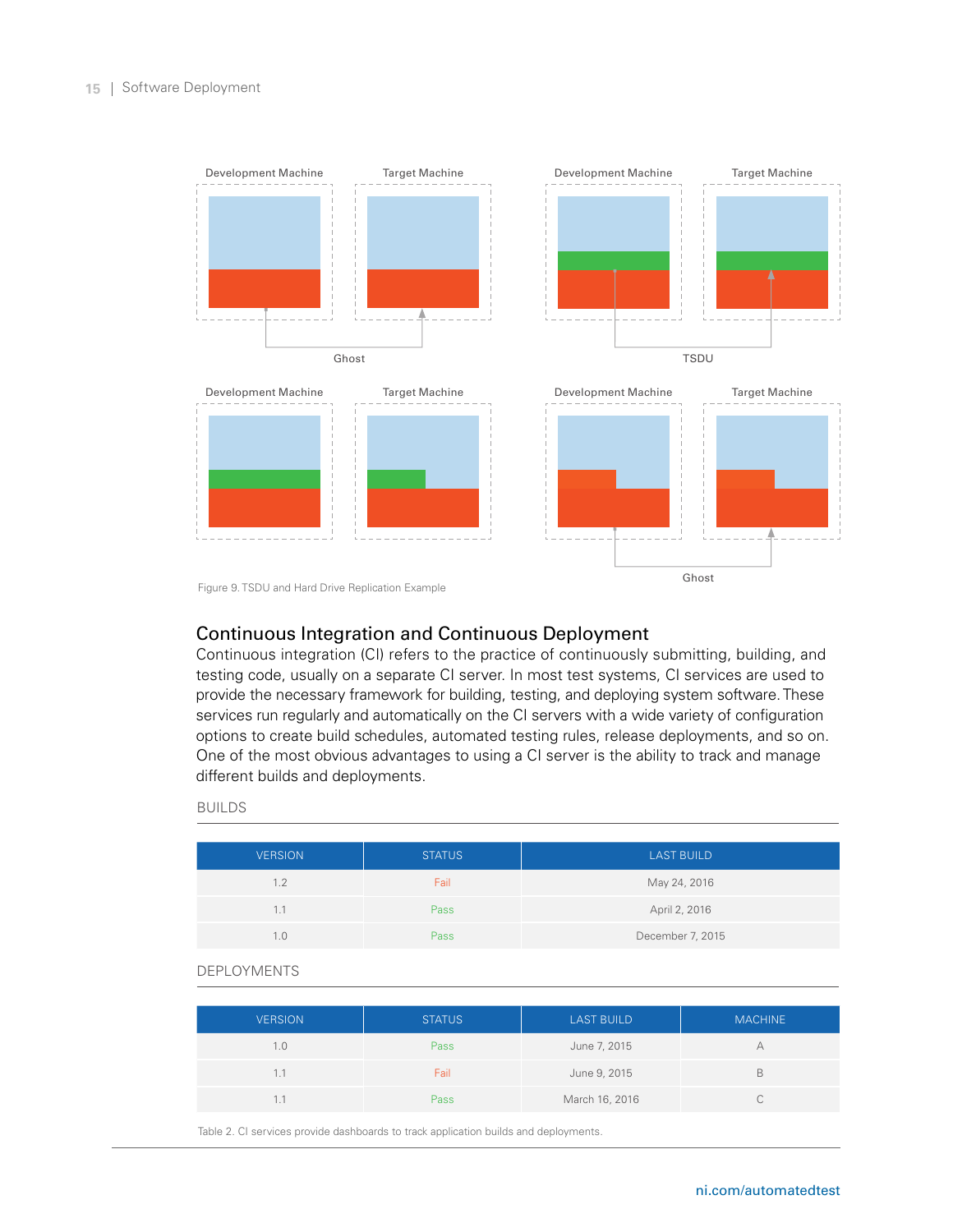CI tools range widely in capabilities and open-source developers and software companies both develop them. The latter of which has the added benefit of providing support for system setup.

- **Jenkins**—Termed the "leading open-source automation server," Jenkins is one of the most popular CI services today as it allows for easy installation and configuration. Jenkins can also be used with virtually all programming languages as it can interface with programs through their command line interface or through a wide array of Jenkins plugins.
- **Bamboo** The software company Atlassian produces Bamboo, the leading proprietary CI service. In addition to the testing, building, and integration functionality that Bamboo provides, Atlassian boasts "first-class support for deployments" over Jenkins.
- **Travis CI and Circle CI**—These two open-source CI services offer great extension capabilities but only integrate with projects that reside in a GitHub repository.

Overall, the goal of CI is to provide automatic and configurable tools that give developers the ability to continue coding while their software is built and tested.

#### Best Practices: Basic:

**Basic:** Componentization is often not a large concern for simple systems. Although the system uses very few code modules or does not employ a plugin architecture, each test system can usually be deployed as a stand-alone application. However, if install times become very large and begin to slow down deployment times, it may be necessary to move to a more componentized approach that removes the need for a reinstallation of all components.

**Advanced:** When test systems become large, complex, or use a plugin architecture, it makes sense to move away from a monolithic deployment image and toward a modular deployment where each component can be updated separately. Using a plugin architecture is a quick way to achieve this modular setup but can also be accomplished through configuration of CI services.

#### Practical Scenario

An audio equipment production company that does functional electrical testing on its products using TestStand and LabVIEW is an example of a more advanced deployment framework. The test department of the audio equipment manufacturer has over 50 test systems distributed globally. Each system uses a PXI chassis that houses a high mix of modules, including data acquisition, digital I/O, digital signal acquisition, digital multimeter, and frequency counter cards.

The test engineer in charge of deployment follows the outlined procedure for every new test system to be brought online.

#### **1. Creating the Base System Image**

For each new test system, there is a list of necessary software, both company made and third party, needed to ensure security of the system. The company's IT department requires this software and it includes antivirus software, VPN security applications, and Windows Group Policy configuration specifications. Secondly, each system needs a base software set to execute its necessary test sequences. The primary component of this software is a set of drivers cross-checked with the published NI System Driver Sets. That is, one version of the test system might contain NI-DMM 14.0, NI-Switch 15.1, NI-FGEN 14.0.1, and NI-DAQmx 14.5 drivers. In addition, run-time engines for LabVIEW 2014 and TestStand 2014 are needed to run the main test system executable. The following chart outlines all the necessary software.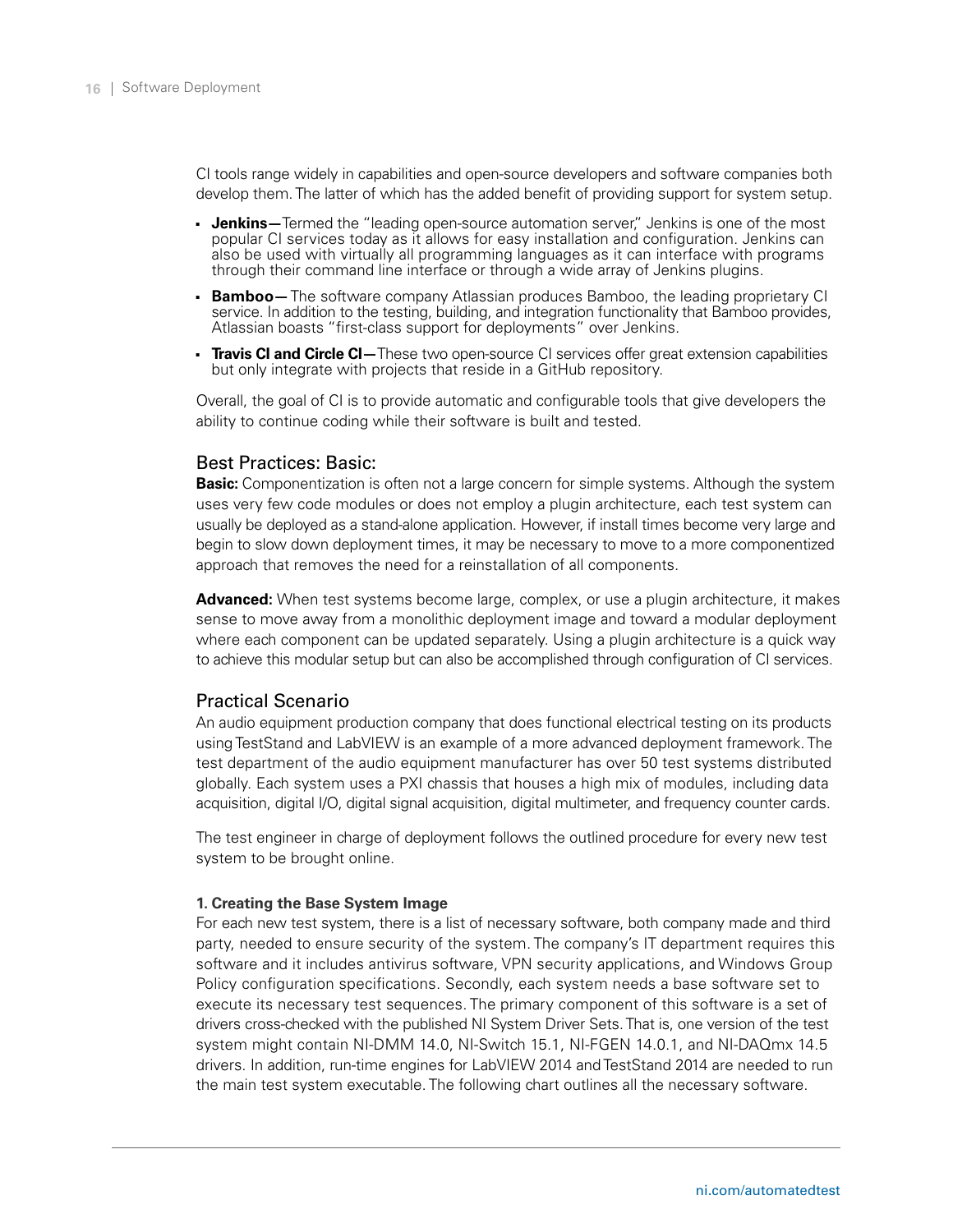| <b>SOFTWARE</b>                  | <b>VERSION</b> |
|----------------------------------|----------------|
| NI-DAQmx Driver                  | 14.5.0         |
| NI-DMM Driver                    | 14.0.0         |
| NI-Switch Driver                 | 15.1           |
| NI-FGEN Driver                   | 14.0.0         |
| LabVIEW Run-Time Engine          | 2014           |
| <b>TestStand Run-Time Engine</b> | 2014           |
| Internal AntiVirus Software      | 3.2            |

Table 3. When creating a base system image, it is important to explicitly list the versions of the drivers and run-time engines that will be included.

The first step of deploying to a new test system is to create this image on a development machine and replicate it using a hard drive imaging software. This software image may have been created previously, opening up the possibility to reuse an image across multiple machines. This helps reduce deployment cost as installation needs to be done only once per batch of identical test machines.

After the base system image has been generated by installing all of the necessary software, Symantec Ghost is used to replicate the hard drive and upload the new image onto a build server. The build server is located at headquarters and possesses the sole requirement of maintaining a large memory footprint for multiple system images to reside on the server.

#### **2. Deploying the Base Image**

After uploading the base image to the build server, the test engineer connects the new test system to the company network, and then uses a web interface to connect to the image server and browse the various base system images available for install. After selecting the appropriate version, Symantec Ghost images the new system's hard drive with the replicate image. At this point, the test system has the base necessary software it needs to execute test sequences.

#### **3. Validating Hardware**

After physically installing the necessary hardware modules to the PXI chassis and turning on the system, the test engineer needs to map the system aliases to the live devices in software. Although given a list of modules with associated slot numbers, the test engineer must use the configuration system setup to map the aliases so that module locations can change between systems. For this company, each test system uses a .ini file that the engineer edits to provide a mapping of live system hardware to test system aliases. This is done by identifying devices in MAX and manually editing the .ini file to create the appropriate map.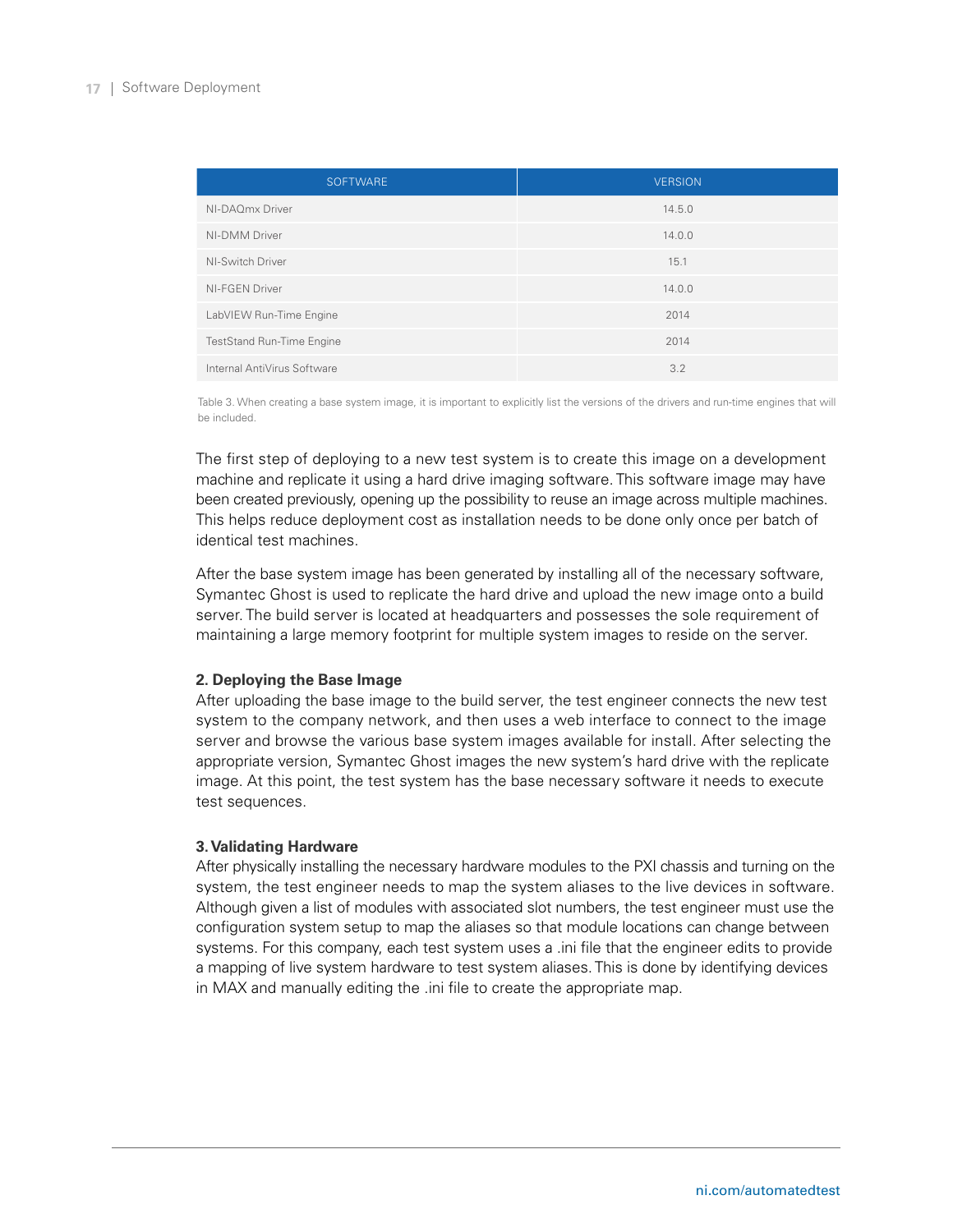#### **4. Installing the Application and Components**

At this point, the test system has installed its base system image and validated its live hardware. Now, the engineer is tasked with installing the most recent version of the test application. In this case, the application is a TestStand installer, generated by the TSDU, that includes all of the necessary code modules, sequence files, and support files. To explain how this installer is generated, it is important to look at the development system employed by the production company. Each developer creates either a specific test step in LabVIEW or test sequence in TestStand and submits these to an Apache Subversion source code control repository. This repository is located on a server that is running a CI service, Jenkins. The Jenkins service is employed to run tests on submitted code modules, validate sequences with the TestStand sequence analyzer by command line, and then build the necessary test sequences into installers using the TSDU command line interface. After each installer is built, it is automatically deployed, along with its necessary support files, to a build server using the Jenkins Deploy Plugin.



Figure 10. This test deployment system is using an image server to store and deploy base system images that keep the various test stations in sync with each other. Developers then regularly upload their source code to a continuous integration and source code control server that periodically builds and tests the submitted code. Once the submitted code passes all of the necessary tests, the built image is added to a build server that handles the large-scale distribution of the test software system image.

#### **5. Executing**

After the TestStand installer has been put on the build server, the test engineer can download the installer onto the new test system. The engineer can then run the installer, locate the main test executable, and begin running the base test system.

With this deployment system, the test engineer can quickly and easily make changes to each test system. The hard drive imaging system in place can be used for either large code revisions or driver set upgrades while the more lightweight build server can be used to deploy either small changes to the main test application or individual components and plugins.